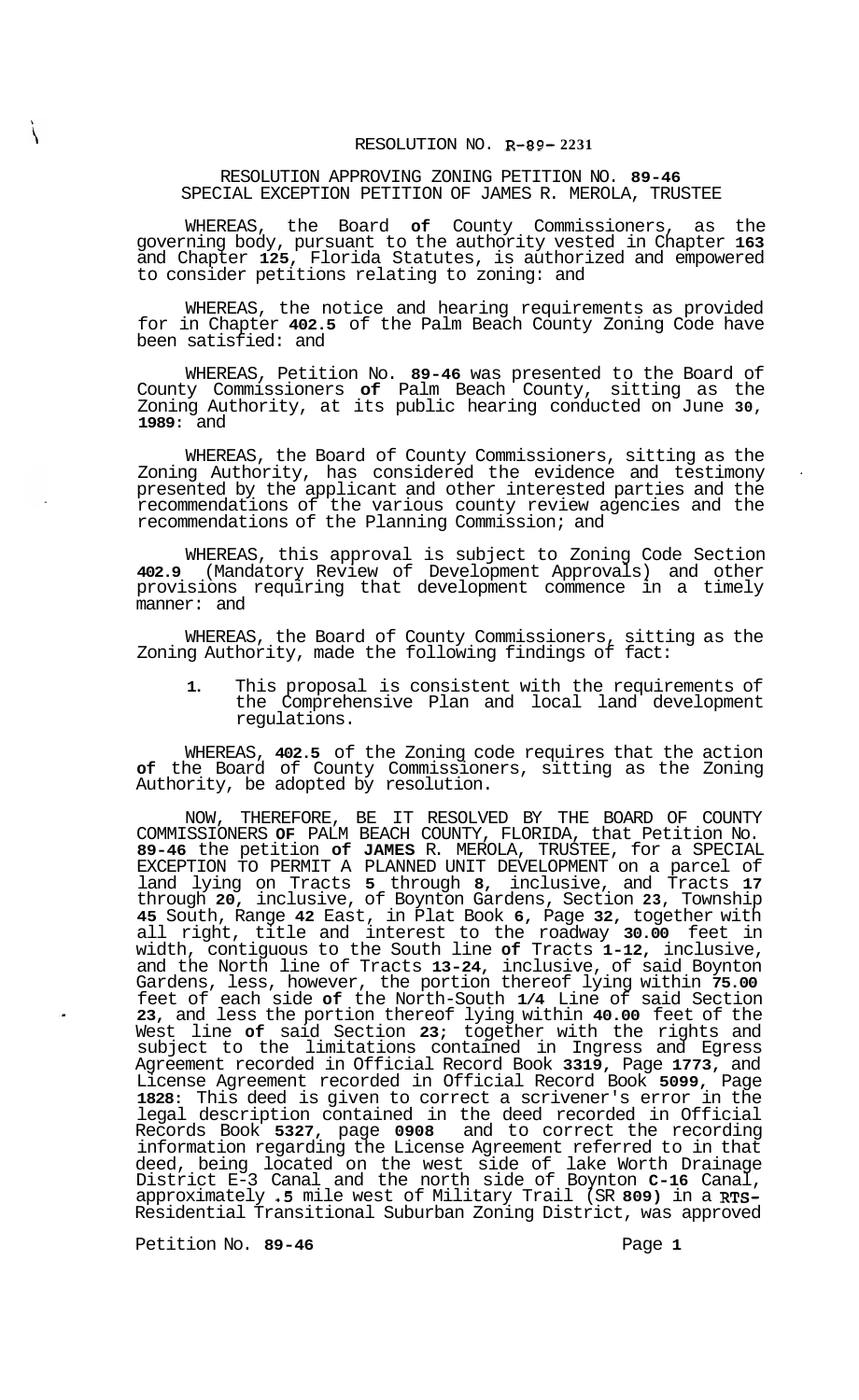on June **30, 1989,** as advertised, subject to the following conditions:

- **1.**  Prior to site plan certification, the site plan shall be amended to indicate the following:
	- a. The required **1.4** acre recreation tract as required by the Subdivision Code, Article **IX,** Section **VI11** (Parks and Recreation Areas) based on a ratio of **5** acres of land per **1,000** people population:
	- b. A **20** foot wide lake maintenance easement along the perimeter of the proposed water management tract exclusive of the recreation tract; and,
	- c. Access to the lake maintenance easement in the form of an established easement.
- *2.*  The petitioner shall provide an *80* foot access right- of-way into the site, subject to approval from the County Engineer prior to Site Plan Review Committee certification.
- **3.**  The development shall be limited to **108** single family dwelling units.
- **4.**  Sewer service is available to the property. Therefore, no septic tank shall be permitted to the site.
- **5.**  Water service is available to the property. Therefore, no well shall be permitted on the site to provide potable water.
- **6.**  There is a potential for hazardous materials to be stored onsite, an Affidavit of Notification must be executed by site plan certification.
- *7.*  The Developer shall provide discharge control and treatment for the stormwater runoff in accordance with all applicable agency requirements in effect at the time of the permit application. However, at a minimum, this development shall retain onsite the first one inch of stormwater runoff. In the event that the subject site abuts a Florida Department of Transportation maintained roadway, concurrent approval from the Florida Department of Transportation will also be required. The drainage system shall be maintained in an acceptable condition as approved by the County Engineer.
- **8.**  The petitioner shall pay a Fair Share Fee in the amount and manner required by the "Fair Share amount and manner required by the "Fair Share<br>Contribution for Road Improvements Ordinance" as it presently exists or as it may from time to time be amended. The Fair Share Fee for this project presently is **\$804.00** per approved single family home under **2,000** square feet and **\$1,045.00** per approved single family home over **2,000** square feet.

 $\sim$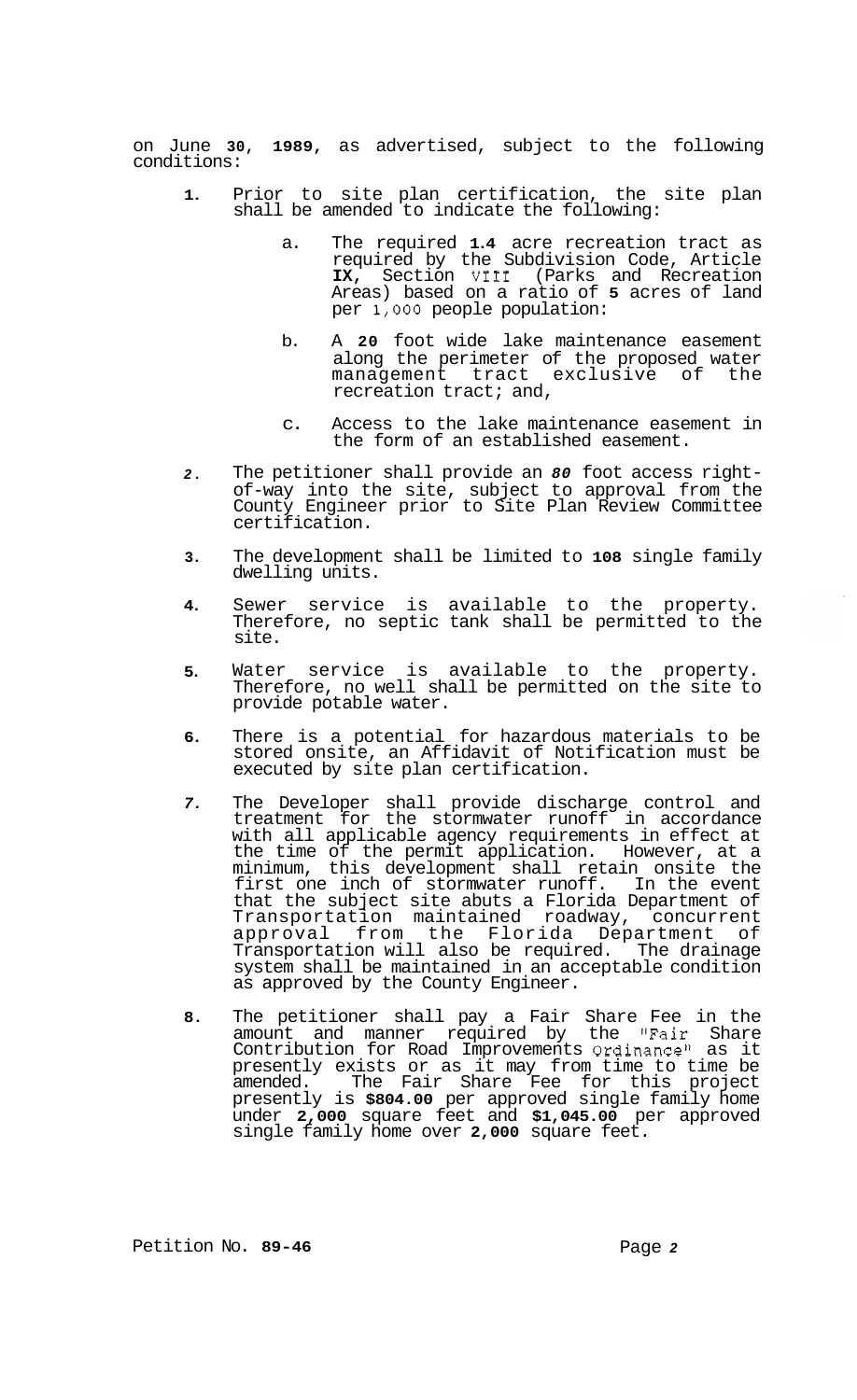- 9. The property owner shall convey to the Lake Worth Drainage District the:
	- a. South **50** feet of tracts 17 through 20 inclusive of Boynton Gardens, Plat Book 6,<br>Page 32 for the required right-of-way for the Boynton Canal: and,
	- b. East 40 feet **of** tracts **5** and 20 of Boynton Gardens for the required right-of-way for Equalizing Canal **No.** 3.

All by Quit Claim Deed or an Easement Deed in the form provided by said District within ninety (90) days of the approval of the Resolution approving this<br>project.

- **10.** In order to comply with the mandatory traffic performance standards the Developer shall be restricted to the following phasing schedule:
	- a. **No** more than 22 building permits shall be issued until construction has begun for Military Trail as a **4** lane section from Steiner Road to Hypoluxo Road plus the appropriate paved tapers: and,
	- b. **No** more than *75* building shall be issued until construction has begun for Military Trail as **a** 6 lane section from **N.W.** 22nd Avenue to Boynton Beach Boulevard plus the appropriate paved tapers.

**No** building permits for the subject site shall be issued after December 31, 1992.

- **11.** The Developer shall plat the subject property in accordance with provisions of Palm Beach County's Subdivision Platting Ordinance 73-4 as amended.
- 12. Prior to Site Plan approval the site plan shall be amended to reflect:
	- a. Minimum 95 foot Center line radii;
	- b. Minimum 100 foot tangents between all curves ;
	- c. Minimum **150** foot distance between a curve and an intersecting roadway;
	- d. Elimination of all "Y" intersections;
	- e. Lots shall not occupy any portion of the Lake Worth Drainage District easements: and ,
	- f. All lots shall front onto a minimum **50** foot road right-of-way.

or as approved by the Engineering Department.

13. Prior to the issuance of the first building permit this project shall have paved access to the site.

Petition **No.** 89-46 Petition **No.** 89-46

 $\mathbf{r}$ 

 $\bar{\mathbf{v}}$